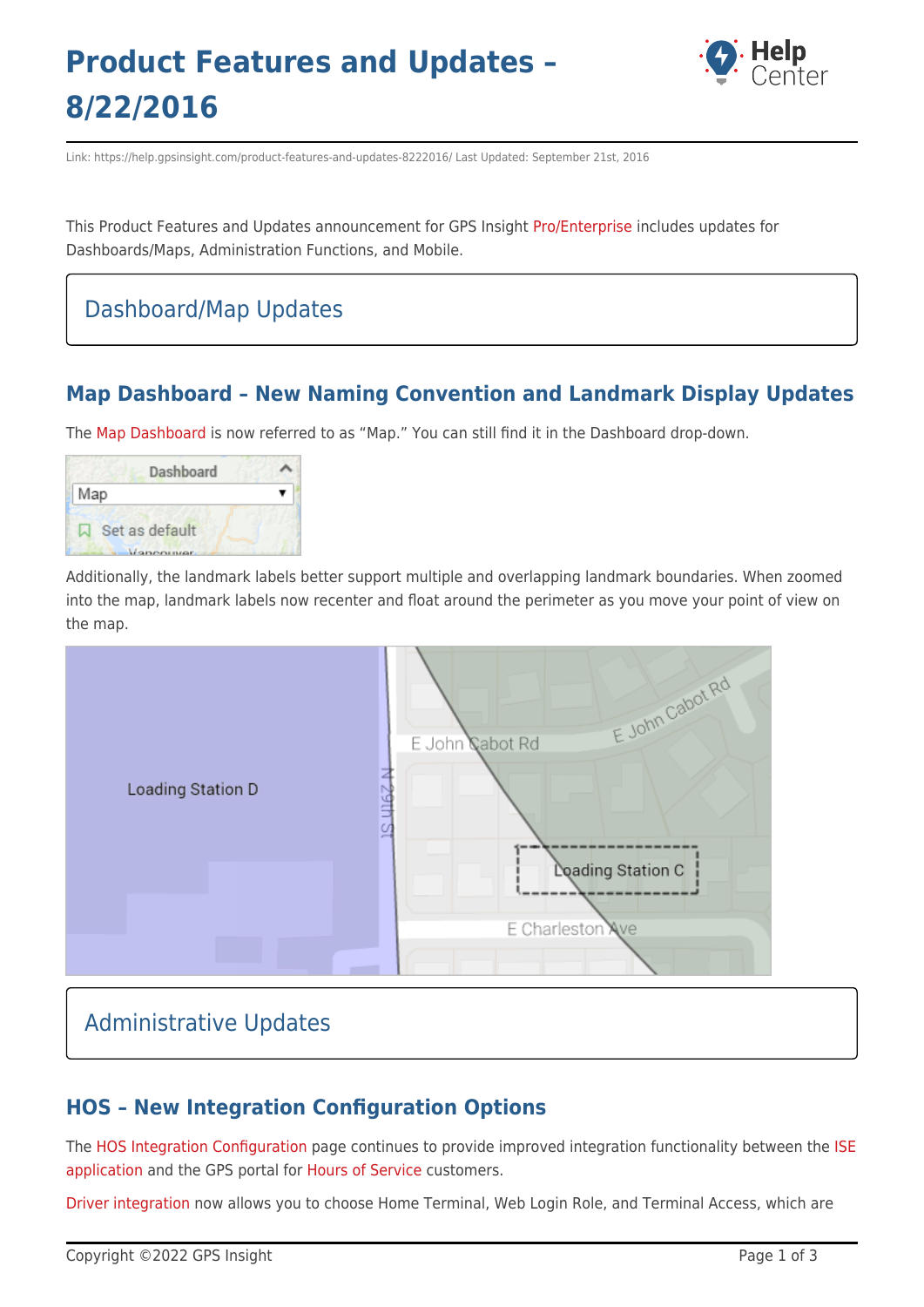## **Product Features and Updates – 8/22/2016**



Link: https://help.gpsinsight.com/product-features-and-updates-8222016/ Last Updated: September 21st, 2016

populated from within the ISE application.

| <b>Add HOS Driver ID/Association</b> |                              |  |
|--------------------------------------|------------------------------|--|
| <b>HOS Driver ID</b>                 |                              |  |
| <b>First Name</b>                    |                              |  |
| мі                                   |                              |  |
| Last Name                            |                              |  |
| <b>Home Terminal</b>                 |                              |  |
| <b>Driver Type</b>                   | -- None --                   |  |
| Secondary Type                       | -- None --<br>▼              |  |
| Web Login Role                       |                              |  |
| <b>Terminal Access</b>               | $-$ None $-$                 |  |
| <b>Portal Driver</b>                 | $-$ None $-$                 |  |
|                                      | All Home Terminals           |  |
|                                      | <b>Cancel</b><br><b>Save</b> |  |

Additionally, you can now view a list of ISE assets (vehicles and trailers) that have or have not been associated with a GPS portal vehicle (vehicle or asset).

| eFleetSuite Assets (167) |         |                                   |  |  |
|--------------------------|---------|-----------------------------------|--|--|
| <b>ISE AssetID</b>       | Type    | Portal Vehicle                    |  |  |
| danielsdesk              | Vehicle | % 2006 Aston Martin V8<br>Vantage |  |  |
| JAGLDTEST                | Vehicle | % 2012 GMC Terrain                |  |  |
| 1M8GDM9AXKP042076/ehicle |         | S                                 |  |  |

An association occurs when an ISE asset (Asset ID) has a matching GPS vehicle (label):